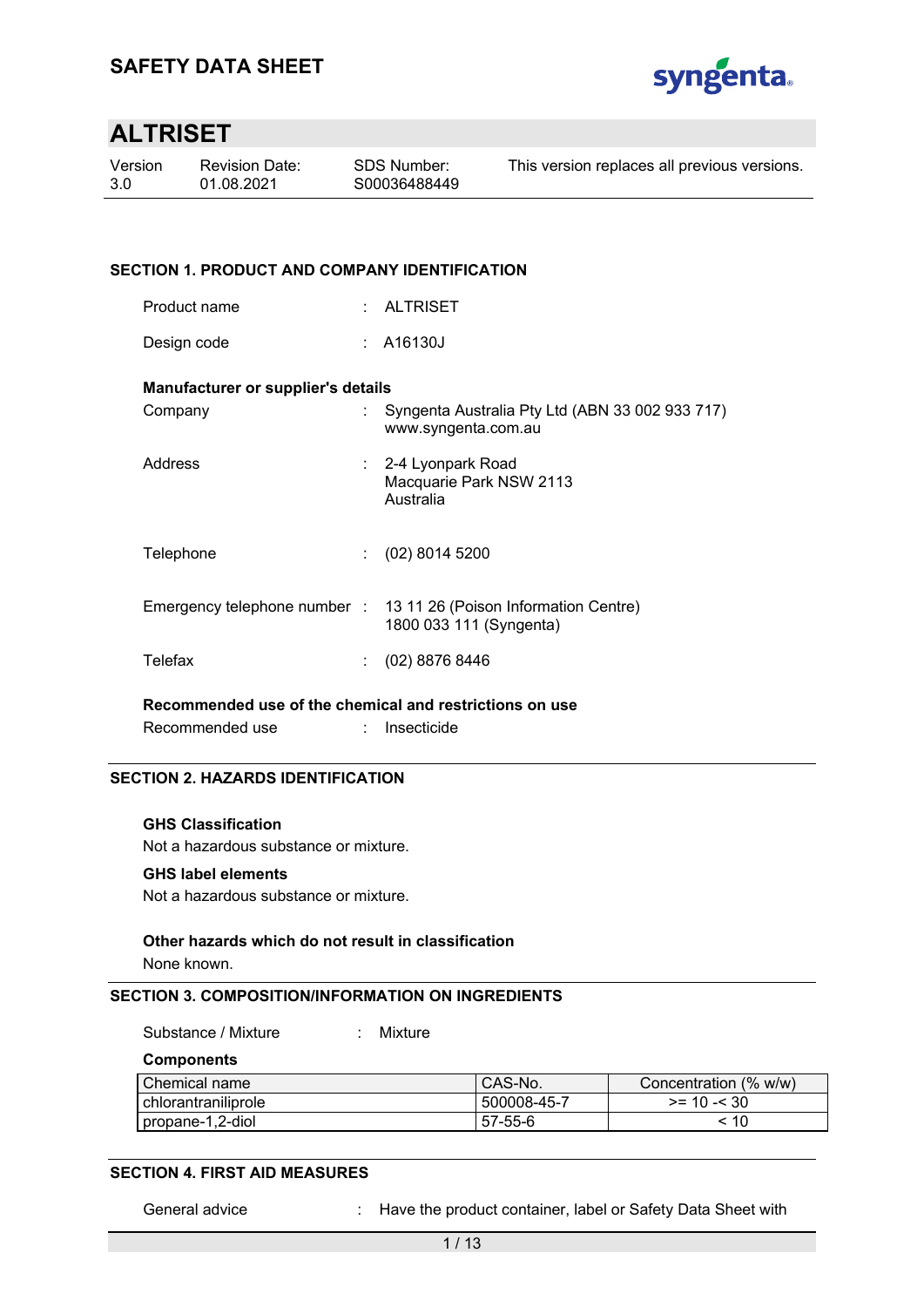# **SAFETY DATA SHEET**



| <b>ALTRISET</b>                                                   |                                     |                                                                                                                                                                                                            |                                                                                                                                                                                              |  |  |  |
|-------------------------------------------------------------------|-------------------------------------|------------------------------------------------------------------------------------------------------------------------------------------------------------------------------------------------------------|----------------------------------------------------------------------------------------------------------------------------------------------------------------------------------------------|--|--|--|
| Version<br>3.0                                                    | <b>Revision Date:</b><br>01.08.2021 | <b>SDS Number:</b><br>S00036488449                                                                                                                                                                         | This version replaces all previous versions.                                                                                                                                                 |  |  |  |
|                                                                   |                                     |                                                                                                                                                                                                            | you when calling the emergency number, a poison control<br>center or physician, or going for treatment.                                                                                      |  |  |  |
| If inhaled                                                        |                                     | Move the victim to fresh air.<br>If breathing is irregular or stopped, administer artificial respira-<br>tion.<br>Keep patient warm and at rest.<br>Call a physician or poison control centre immediately. |                                                                                                                                                                                              |  |  |  |
| In case of skin contact                                           |                                     | ÷                                                                                                                                                                                                          | Take off all contaminated clothing immediately.<br>Wash off immediately with plenty of water.<br>If skin irritation persists, call a physician.<br>Wash contaminated clothing before re-use. |  |  |  |
| In case of eye contact                                            |                                     | ÷.<br>for at least 15 minutes.<br>Remove contact lenses.                                                                                                                                                   | Rinse immediately with plenty of water, also under the eyelids,<br>Immediate medical attention is required.                                                                                  |  |  |  |
| If swallowed                                                      |                                     |                                                                                                                                                                                                            | If swallowed, seek medical advice immediately and show this<br>container or label.<br>Do NOT induce vomiting.                                                                                |  |  |  |
| Most important symptoms<br>and effects, both acute and<br>delayed |                                     | Nonspecific<br>t.                                                                                                                                                                                          | No symptoms known or expected.                                                                                                                                                               |  |  |  |
| Notes to physician                                                |                                     |                                                                                                                                                                                                            | There is no specific antidote available.<br>Treat symptomatically.                                                                                                                           |  |  |  |

### **SECTION 5. FIREFIGHTING MEASURES**

| Suitable extinguishing media                                       | Extinguishing media - small fires<br>Use water spray, alcohol-resistant foam, dry chemical or car-<br>bon dioxide.<br>Extinguishing media - large fires<br>Alcohol-resistant foam<br>or<br>Water spray                                |
|--------------------------------------------------------------------|---------------------------------------------------------------------------------------------------------------------------------------------------------------------------------------------------------------------------------------|
| Unsuitable extinguishing<br>media                                  | Do not use a solid water stream as it may scatter and spread<br>fire.                                                                                                                                                                 |
| Specific hazards during fire-<br>fighting                          | As the product contains combustible organic components, fire<br>will produce dense black smoke containing hazardous prod-<br>ucts of combustion (see section 10).<br>Exposure to decomposition products may be a hazard to<br>health. |
| Specific extinguishing meth-<br>ods                                | Do not allow run-off from fire fighting to enter drains or water<br>courses.<br>Cool closed containers exposed to fire with water spray.                                                                                              |
| Special protective equipment :<br>for firefighters<br>Hazchem Code | Wear full protective clothing and self-contained breathing ap-<br>paratus.<br>$\cdot$ 3Z                                                                                                                                              |

# **SECTION 6. ACCIDENTAL RELEASE MEASURES**

|                          | Personal precautions, protec-: Refer to protective measures listed in sections 7 and 8. |
|--------------------------|-----------------------------------------------------------------------------------------|
| tive equipment and emer- |                                                                                         |
| gency procedures         |                                                                                         |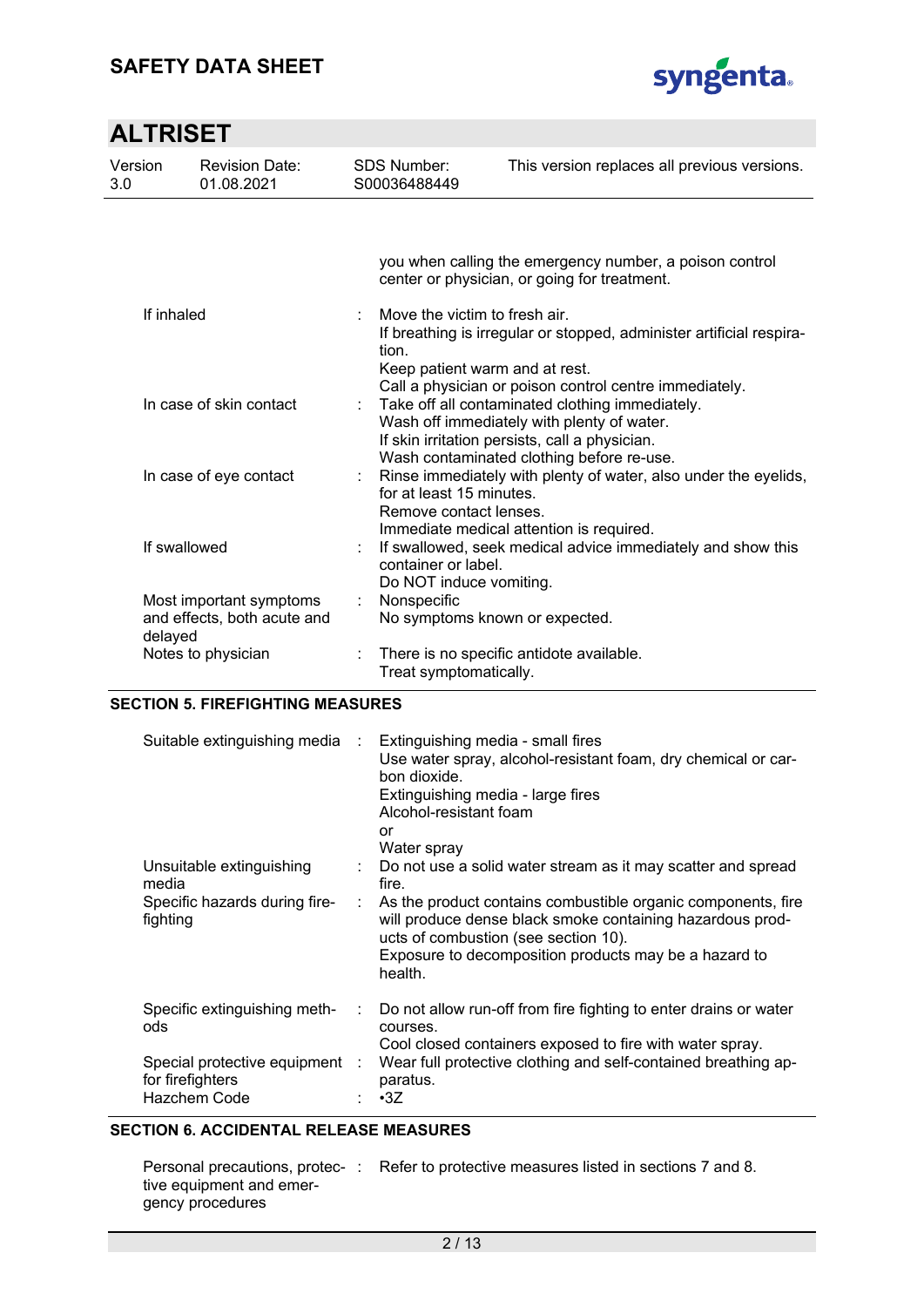

| Version<br>3.0                                           | <b>Revision Date:</b><br>01.08.2021 |    | SDS Number:<br>S00036488449 | This version replaces all previous versions.                                                                                                                                                                                                                                                                                                                                       |
|----------------------------------------------------------|-------------------------------------|----|-----------------------------|------------------------------------------------------------------------------------------------------------------------------------------------------------------------------------------------------------------------------------------------------------------------------------------------------------------------------------------------------------------------------------|
| Environmental precautions                                |                                     | ÷. | respective authorities.     | Prevent further leakage or spillage if safe to do so.<br>Do not flush into surface water or sanitary sewer system.<br>If the product contaminates rivers and lakes or drains inform                                                                                                                                                                                                |
| Methods and materials for<br>containment and cleaning up |                                     |    |                             | Contain spillage, and then collect with non-combustible ab-<br>sorbent material, (e.g. sand, earth, diatomaceous earth, ver-<br>miculite) and place in container for disposal according to local<br>/ national regulations (see section 13).<br>Clean contaminated surface thoroughly.<br>Clean with detergents. Avoid solvents.<br>Retain and dispose of contaminated wash water. |

# **SECTION 7. HANDLING AND STORAGE**

| Advice on safe handling     | No special protective measures against fire required.<br>Avoid contact with skin and eyes.<br>When using do not eat, drink or smoke.<br>For personal protection see section 8.                                        |
|-----------------------------|-----------------------------------------------------------------------------------------------------------------------------------------------------------------------------------------------------------------------|
| Conditions for safe storage | No special storage conditions required.<br>Keep containers tightly closed in a dry, cool and well-<br>ventilated place.<br>Keep out of the reach of children.<br>Keep away from food, drink and animal feedingstuffs. |

### **SECTION 8. EXPOSURE CONTROLS/PERSONAL PROTECTION**

| <b>OUTBONUME WILL WOLFFIGOU OUTED PULATIONS</b> |             |                                                 |                                                        |              |  |  |  |
|-------------------------------------------------|-------------|-------------------------------------------------|--------------------------------------------------------|--------------|--|--|--|
| Components                                      | CAS-No.     | Value type<br>(Form of<br>exposure)             | Control parame-<br>ters / Permissible<br>concentration | <b>Basis</b> |  |  |  |
| chlorantraniliprole                             | 500008-45-7 | <b>TWA</b>                                      | $5 \text{ mg/m}$                                       | Syngenta     |  |  |  |
|                                                 |             | <b>TWA</b>                                      | $10 \text{ mg/m}$<br>(Total dust)                      | Supplier     |  |  |  |
|                                                 |             | <b>TWA</b>                                      | $5 \text{ mg/m}$<br>(Respirable dust)                  | Supplier     |  |  |  |
| propane-1,2-diol                                | 57-55-6     | TWA (partic-<br>ulate)                          | 10 mg/m $3$                                            | AU OEL       |  |  |  |
|                                                 |             | <b>TWA (Total</b><br>(vapour and<br>particles)) | $150$ ppm<br>474 mg/m3                                 | AU OEL       |  |  |  |

# **Components with workplace control parameters**

| <b>Engineering measures</b> | : THE FOLLOWING RECOMMENDATIONS FOR EXPOSURE<br>CONTROLS/PERSONAL PROTECTION ARE INTENDED |
|-----------------------------|-------------------------------------------------------------------------------------------|
|                             | FOR THE MANUFACTURE. FORMULATION AND<br>PACKAGING OF THE PRODUCT. FOR COMMERCIAL          |
|                             | APPLICATIONS AND/OR ON-FARM APPLICATIONS<br>CONSULT THE PRODUCT LABEL.                    |

Containment and/or segregation is the most reliable technical protection measure if exposure cannot be eliminated.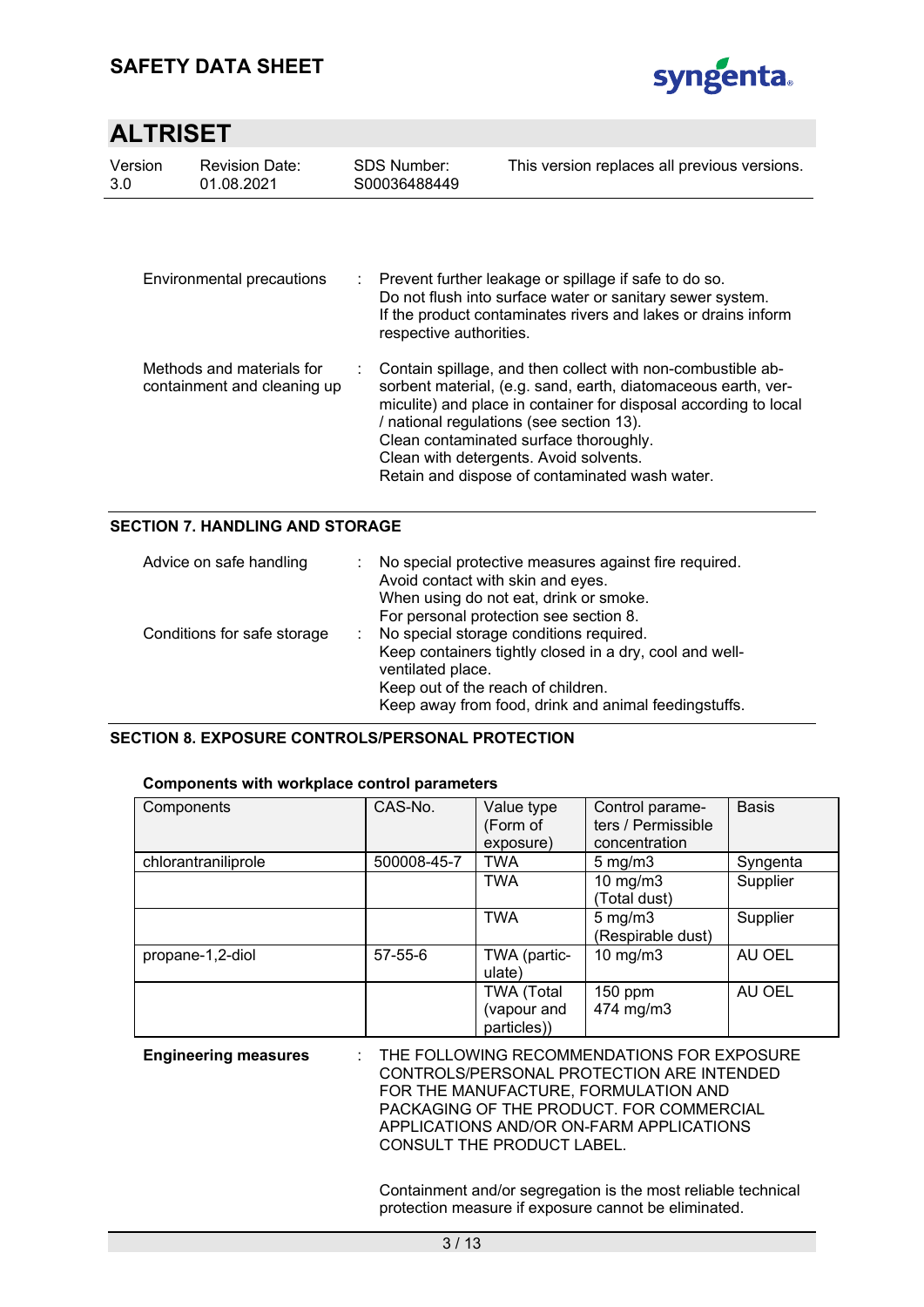

| <b>ALTRISET</b>        |                                                       |                                    |                                                                                                                                                                                                         |  |  |  |  |
|------------------------|-------------------------------------------------------|------------------------------------|---------------------------------------------------------------------------------------------------------------------------------------------------------------------------------------------------------|--|--|--|--|
| Version<br>3.0         | <b>Revision Date:</b><br>01.08.2021                   | <b>SDS Number:</b><br>S00036488449 | This version replaces all previous versions.                                                                                                                                                            |  |  |  |  |
|                        |                                                       |                                    |                                                                                                                                                                                                         |  |  |  |  |
|                        |                                                       | actual risks in use.               | The extent of these protection measures depends on the                                                                                                                                                  |  |  |  |  |
|                        |                                                       | standards.                         | Maintain air concentrations below occupational exposure                                                                                                                                                 |  |  |  |  |
|                        |                                                       | vice.                              | Where necessary, seek additional occupational hygiene ad-                                                                                                                                               |  |  |  |  |
|                        | Personal protective equipment                         |                                    |                                                                                                                                                                                                         |  |  |  |  |
| Respiratory protection |                                                       | quired.                            | No personal respiratory protective equipment normally re-<br>When workers are facing concentrations above the exposure                                                                                  |  |  |  |  |
|                        | Hand protection                                       |                                    | limit they must use appropriate certified respirators.                                                                                                                                                  |  |  |  |  |
|                        | Remarks<br>Eye protection<br>Skin and body protection | requirements.                      | No special protective equipment required.<br>No special protective equipment required.<br>No special protective equipment required.<br>Select skin and body protection based on the physical job        |  |  |  |  |
|                        | Protective measures                                   |                                    | The use of technical measures should always have priority<br>over the use of personal protective equipment.<br>When selecting personal protective equipment, seek appro-<br>priate professional advice. |  |  |  |  |
|                        |                                                       | national standards                 | Personal protective equipment should comply with relevant                                                                                                                                               |  |  |  |  |
|                        | RECTION A DUVEICAL AND CUEMICAL DRODERTIER            |                                    |                                                                                                                                                                                                         |  |  |  |  |

### **SECTION 9. PHYSICAL AND CHEMICAL PROPERTIES**

| Appearance                  | ÷  | liquid                                              |
|-----------------------------|----|-----------------------------------------------------|
| Colour                      | t. | grey                                                |
| Odour                       | ÷. | like alcohol, weak                                  |
| <b>Odour Threshold</b>      | ÷  | No data available                                   |
| pH                          |    | $: 5 - 9$<br>Concentration: 1 % w/v                 |
| Melting point/range         |    | : No data available                                 |
| Boiling point/boiling range |    | : No data available                                 |
| Flash point                 | ÷  | Method: Pensky-Martens closed cup<br>does not flash |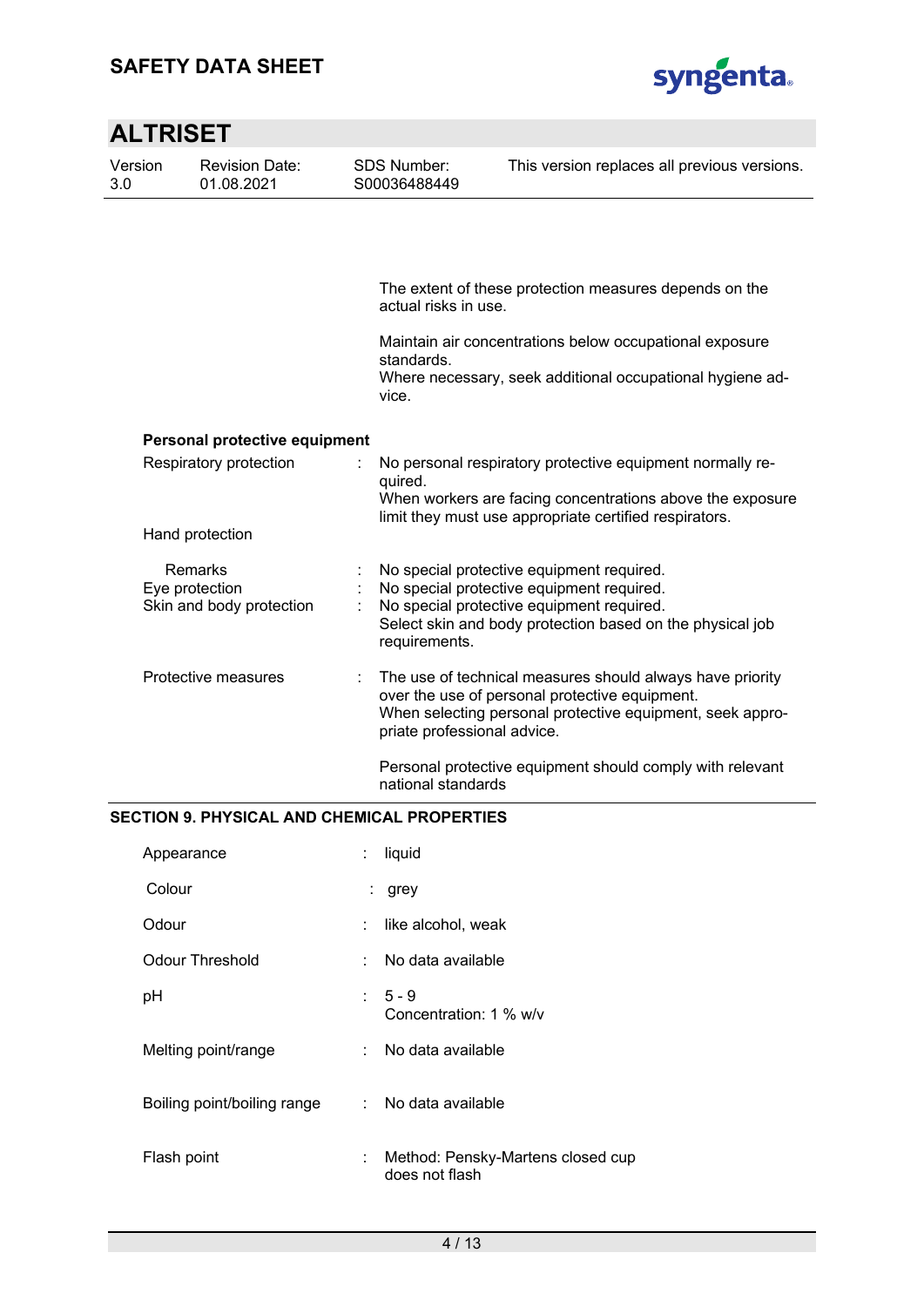

| Version<br>3.0 |                 | <b>Revision Date:</b><br>01.08.2021                 |   | SDS Number:<br>S00036488449 | This version replaces all previous versions.             |
|----------------|-----------------|-----------------------------------------------------|---|-----------------------------|----------------------------------------------------------|
|                |                 |                                                     |   |                             |                                                          |
|                |                 | Evaporation rate                                    | ÷ | No data available           |                                                          |
|                |                 | Flammability (solid, gas)                           | ÷ | No data available           |                                                          |
|                |                 | Upper explosion limit / Upper<br>flammability limit | ÷ | No data available           |                                                          |
|                |                 | Lower explosion limit / Lower<br>flammability limit | ÷ | No data available           |                                                          |
|                |                 | Vapour pressure                                     |   | No data available           |                                                          |
|                |                 | Relative vapour density                             | ÷ | No data available           |                                                          |
|                | Density         |                                                     |   | 1.09 g/cm3                  |                                                          |
|                | Solubility(ies) | Water solubility                                    | ÷ | No data available           |                                                          |
|                |                 | Solubility in other solvents                        | ÷ | No data available           |                                                          |
|                | octanol/water   | Partition coefficient: n-                           |   | No data available           |                                                          |
|                |                 | Auto-ignition temperature                           | ÷ | 535 °C                      |                                                          |
|                |                 | Decomposition temperature                           | ÷ | No data available           |                                                          |
|                | Viscosity       | Viscosity, dynamic                                  |   | No data available           |                                                          |
|                |                 | Viscosity, kinematic                                |   | No data available           |                                                          |
|                |                 | <b>Explosive properties</b>                         | ÷ | Not explosive               |                                                          |
|                |                 | Oxidizing properties                                |   |                             | The substance or mixture is not classified as oxidizing. |
|                | Particle size   |                                                     |   | No data available           |                                                          |

### **SECTION 10. STABILITY AND REACTIVITY**

| Reactivity              | : None reasonably foreseeable.                                                               |
|-------------------------|----------------------------------------------------------------------------------------------|
| Chemical stability      | : Stable under normal conditions.                                                            |
|                         | Possibility of hazardous reac- : No dangerous reaction known under conditions of normal use. |
| tions                   |                                                                                              |
| Conditions to avoid     | : No decomposition if used as directed.                                                      |
| Incompatible materials  | : None known.                                                                                |
| Hazardous decomposition | : No hazardous decomposition products are known.                                             |
| products                |                                                                                              |

# **SECTION 11. TOXICOLOGICAL INFORMATION**

Exposure routes : Ingestion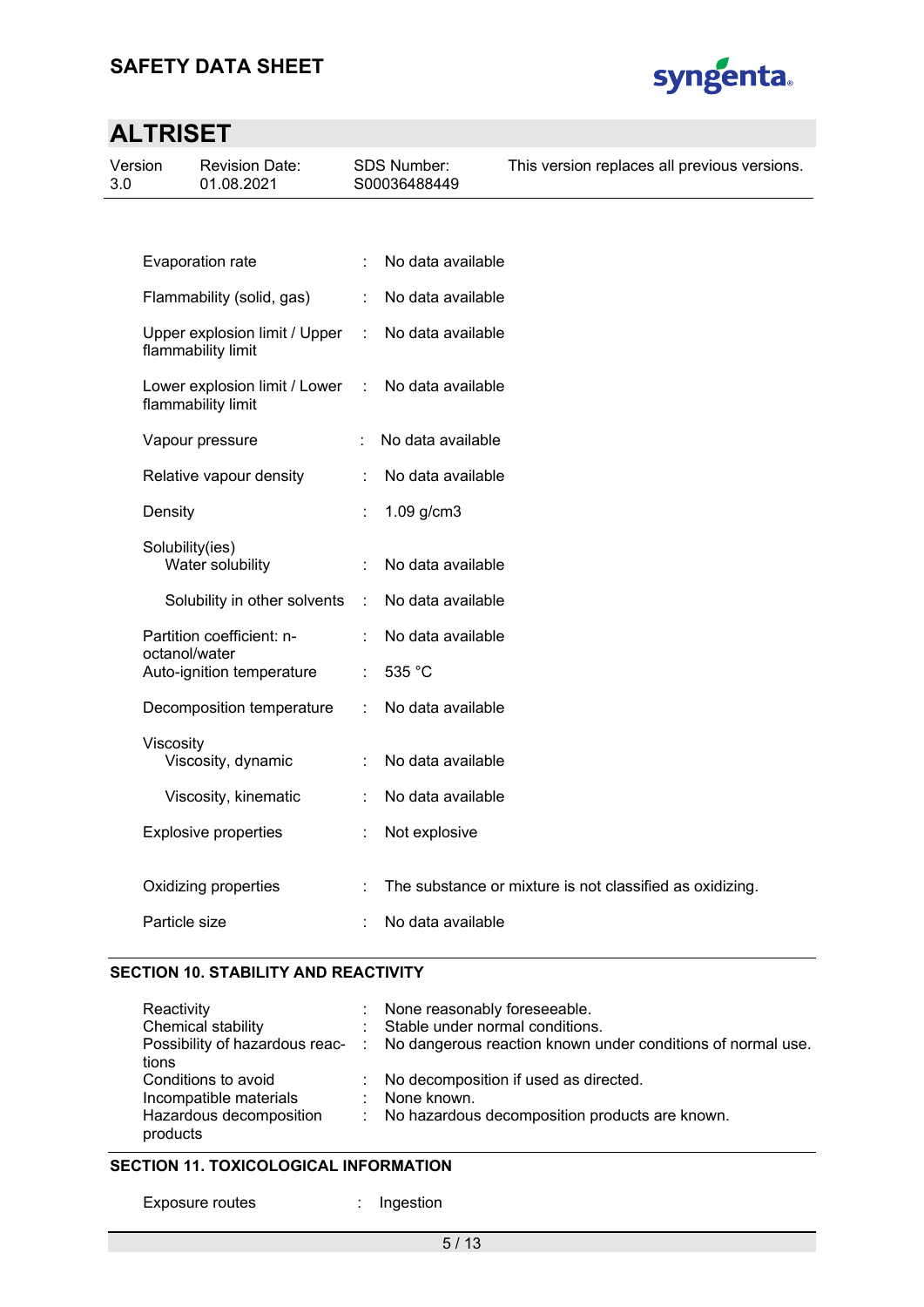

| <b>ALTRISET</b> |                               |                                     |    |                                                                                                 |                                                                                                       |
|-----------------|-------------------------------|-------------------------------------|----|-------------------------------------------------------------------------------------------------|-------------------------------------------------------------------------------------------------------|
| 3.0             | Version                       | <b>Revision Date:</b><br>01.08.2021 |    | <b>SDS Number:</b><br>S00036488449                                                              | This version replaces all previous versions.                                                          |
|                 |                               |                                     |    |                                                                                                 |                                                                                                       |
|                 |                               |                                     |    | Inhalation<br>Skin contact<br>Eye contact                                                       |                                                                                                       |
|                 |                               | <b>Acute toxicity</b>               |    |                                                                                                 |                                                                                                       |
|                 | Product:                      | Acute oral toxicity                 | ÷  | LD50 (Rat, female): $> 5,000$ mg/kg                                                             |                                                                                                       |
|                 |                               | Acute inhalation toxicity           | ÷. | Exposure time: 4 h<br>Test atmosphere: dust/mist<br>tion toxicity                               | LC50 (Rat, male and female): > 4.75 mg/l<br>Assessment: The substance or mixture has no acute inhala- |
|                 |                               | Acute dermal toxicity               | ÷  |                                                                                                 | LD50 (Rat, male and female): $>$ 5,000 mg/kg                                                          |
|                 |                               | Components:                         |    |                                                                                                 |                                                                                                       |
|                 |                               | chlorantraniliprole:                |    |                                                                                                 |                                                                                                       |
|                 |                               | Acute oral toxicity                 |    | LD50 (Rat): > 5,000 mg/kg                                                                       |                                                                                                       |
|                 |                               | Acute inhalation toxicity           | t. | $LC50$ (Rat): $> 5.2$ mg/l<br>Exposure time: 4 h<br>Test atmosphere: dust/mist<br>tion toxicity | Assessment: The substance or mixture has no acute inhala-                                             |
|                 |                               | Acute dermal toxicity               | ÷  | LD50 (Rat): > 5,000 mg/kg                                                                       |                                                                                                       |
|                 |                               | <b>Skin corrosion/irritation</b>    |    |                                                                                                 |                                                                                                       |
|                 | Product:<br>Species<br>Result |                                     |    | Rabbit<br>No skin irritation                                                                    |                                                                                                       |
|                 |                               | Components:                         |    |                                                                                                 |                                                                                                       |
|                 |                               | chlorantraniliprole:                |    |                                                                                                 |                                                                                                       |
|                 | Species<br>Result             |                                     |    | Rabbit<br>No skin irritation                                                                    |                                                                                                       |
|                 |                               | Serious eye damage/eye irritation   |    |                                                                                                 |                                                                                                       |
|                 | Product:                      |                                     |    |                                                                                                 |                                                                                                       |
|                 | Species<br>Result             |                                     |    | Rabbit<br>No eye irritation                                                                     |                                                                                                       |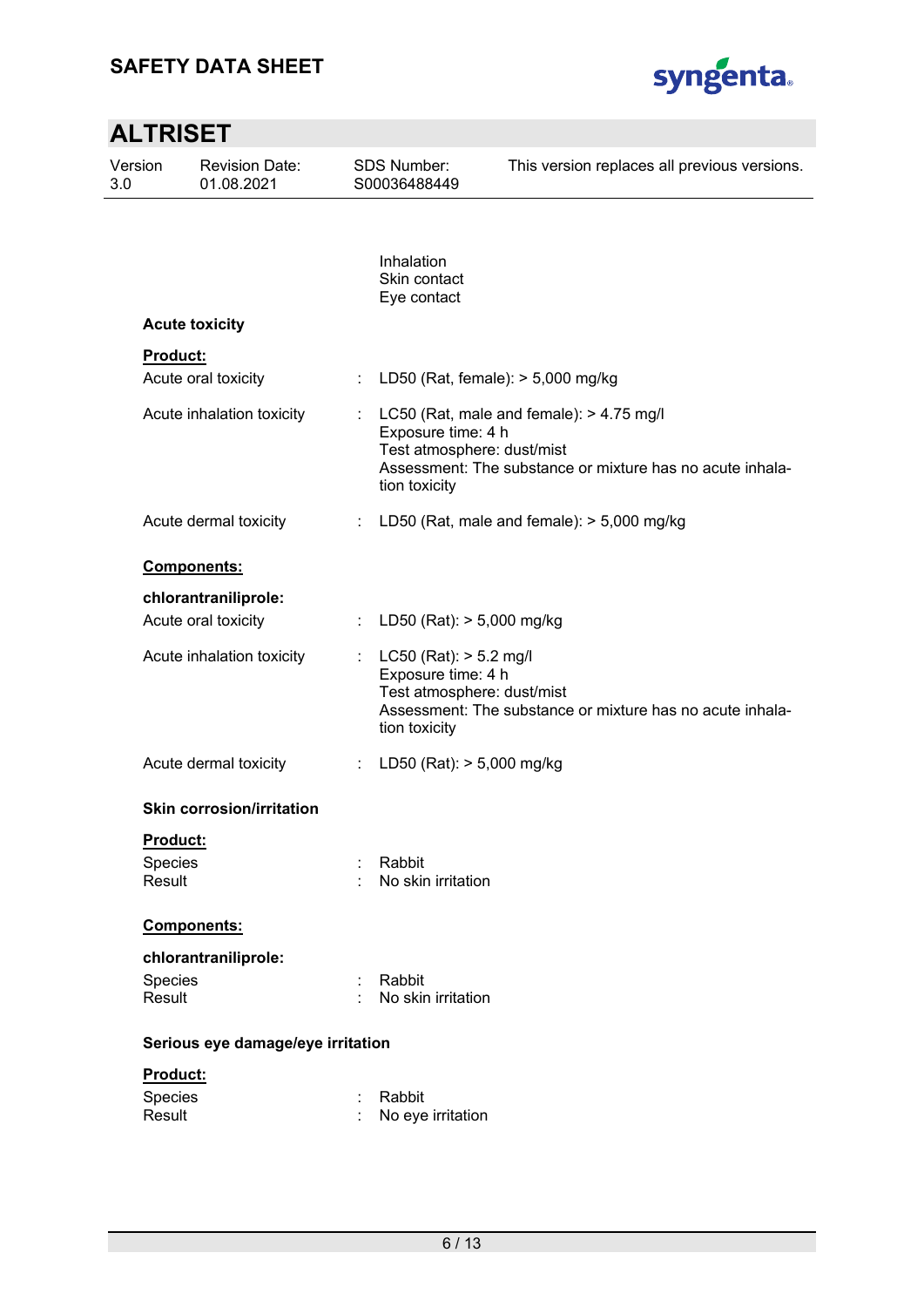

| Version<br>3.0    | <b>Revision Date:</b><br>01.08.2021 | <b>SDS Number:</b><br>S00036488449                                                                                                                                                                                                                                                                                                                                                                                            | This version replaces all previous versions.                                                      |
|-------------------|-------------------------------------|-------------------------------------------------------------------------------------------------------------------------------------------------------------------------------------------------------------------------------------------------------------------------------------------------------------------------------------------------------------------------------------------------------------------------------|---------------------------------------------------------------------------------------------------|
|                   | Components:                         |                                                                                                                                                                                                                                                                                                                                                                                                                               |                                                                                                   |
|                   | chlorantraniliprole:                |                                                                                                                                                                                                                                                                                                                                                                                                                               |                                                                                                   |
| Species           |                                     | Rabbit                                                                                                                                                                                                                                                                                                                                                                                                                        |                                                                                                   |
| Result            |                                     | No eye irritation                                                                                                                                                                                                                                                                                                                                                                                                             |                                                                                                   |
|                   | Respiratory or skin sensitisation   |                                                                                                                                                                                                                                                                                                                                                                                                                               |                                                                                                   |
| Product:          |                                     |                                                                                                                                                                                                                                                                                                                                                                                                                               |                                                                                                   |
| <b>Test Type</b>  |                                     |                                                                                                                                                                                                                                                                                                                                                                                                                               | Local lymph node assay (LLNA)                                                                     |
| Species<br>Result |                                     | Mouse                                                                                                                                                                                                                                                                                                                                                                                                                         | Did not cause sensitisation on laboratory animals.                                                |
|                   |                                     |                                                                                                                                                                                                                                                                                                                                                                                                                               |                                                                                                   |
|                   | Components:                         |                                                                                                                                                                                                                                                                                                                                                                                                                               |                                                                                                   |
|                   | chlorantraniliprole:                |                                                                                                                                                                                                                                                                                                                                                                                                                               |                                                                                                   |
| Species           |                                     | Guinea pig                                                                                                                                                                                                                                                                                                                                                                                                                    |                                                                                                   |
| Result            |                                     |                                                                                                                                                                                                                                                                                                                                                                                                                               | Did not cause sensitisation on laboratory animals.                                                |
|                   | <b>Chronic toxicity</b>             |                                                                                                                                                                                                                                                                                                                                                                                                                               |                                                                                                   |
|                   | <b>Germ cell mutagenicity</b>       |                                                                                                                                                                                                                                                                                                                                                                                                                               |                                                                                                   |
|                   | Components:                         |                                                                                                                                                                                                                                                                                                                                                                                                                               |                                                                                                   |
|                   | chlorantraniliprole:                |                                                                                                                                                                                                                                                                                                                                                                                                                               |                                                                                                   |
|                   | Germ cell mutagenicity -            |                                                                                                                                                                                                                                                                                                                                                                                                                               | : Animal testing did not show any mutagenic effects.                                              |
|                   | Assessment                          |                                                                                                                                                                                                                                                                                                                                                                                                                               |                                                                                                   |
|                   | Carcinogenicity                     |                                                                                                                                                                                                                                                                                                                                                                                                                               |                                                                                                   |
|                   | <b>Components:</b>                  |                                                                                                                                                                                                                                                                                                                                                                                                                               |                                                                                                   |
|                   | chlorantraniliprole:                |                                                                                                                                                                                                                                                                                                                                                                                                                               |                                                                                                   |
|                   | Carcinogenicity - Assess-           | $\mathcal{I}^{\mathcal{I}^{\mathcal{I}^{\mathcal{I}^{\mathcal{I}^{\mathcal{I}^{\mathcal{I}^{\mathcal{I}^{\mathcal{I}^{\mathcal{I}^{\mathcal{I}^{\mathcal{I}^{\mathcal{I}^{\mathcal{I}^{\mathcal{I}^{\mathcal{I}^{\mathcal{I}^{\mathcal{I}^{\mathcal{I}^{\mathcal{I}^{\mathcal{I}^{\mathcal{I}^{\mathcal{I}^{\mathcal{I}^{\mathcal{I}^{\mathcal{I}^{\mathcal{I}^{\mathcal{I}^{\mathcal{I}^{\mathcal{I}^{\mathcal{I}^{\mathcal$ | No evidence of carcinogenicity in animal studies.                                                 |
| ment              |                                     |                                                                                                                                                                                                                                                                                                                                                                                                                               |                                                                                                   |
|                   | <b>Reproductive toxicity</b>        |                                                                                                                                                                                                                                                                                                                                                                                                                               |                                                                                                   |
|                   | Components:                         |                                                                                                                                                                                                                                                                                                                                                                                                                               |                                                                                                   |
|                   | chlorantraniliprole:                |                                                                                                                                                                                                                                                                                                                                                                                                                               |                                                                                                   |
|                   | Reproductive toxicity - As-         |                                                                                                                                                                                                                                                                                                                                                                                                                               | : Animal testing did not show any effects on fertility.                                           |
| sessment          | <b>STOT - single exposure</b>       |                                                                                                                                                                                                                                                                                                                                                                                                                               |                                                                                                   |
|                   | Components:                         |                                                                                                                                                                                                                                                                                                                                                                                                                               |                                                                                                   |
|                   |                                     |                                                                                                                                                                                                                                                                                                                                                                                                                               |                                                                                                   |
|                   | chlorantraniliprole:                |                                                                                                                                                                                                                                                                                                                                                                                                                               |                                                                                                   |
|                   | Assessment                          |                                                                                                                                                                                                                                                                                                                                                                                                                               | The substance or mixture is not classified as specific target<br>organ toxicant, single exposure. |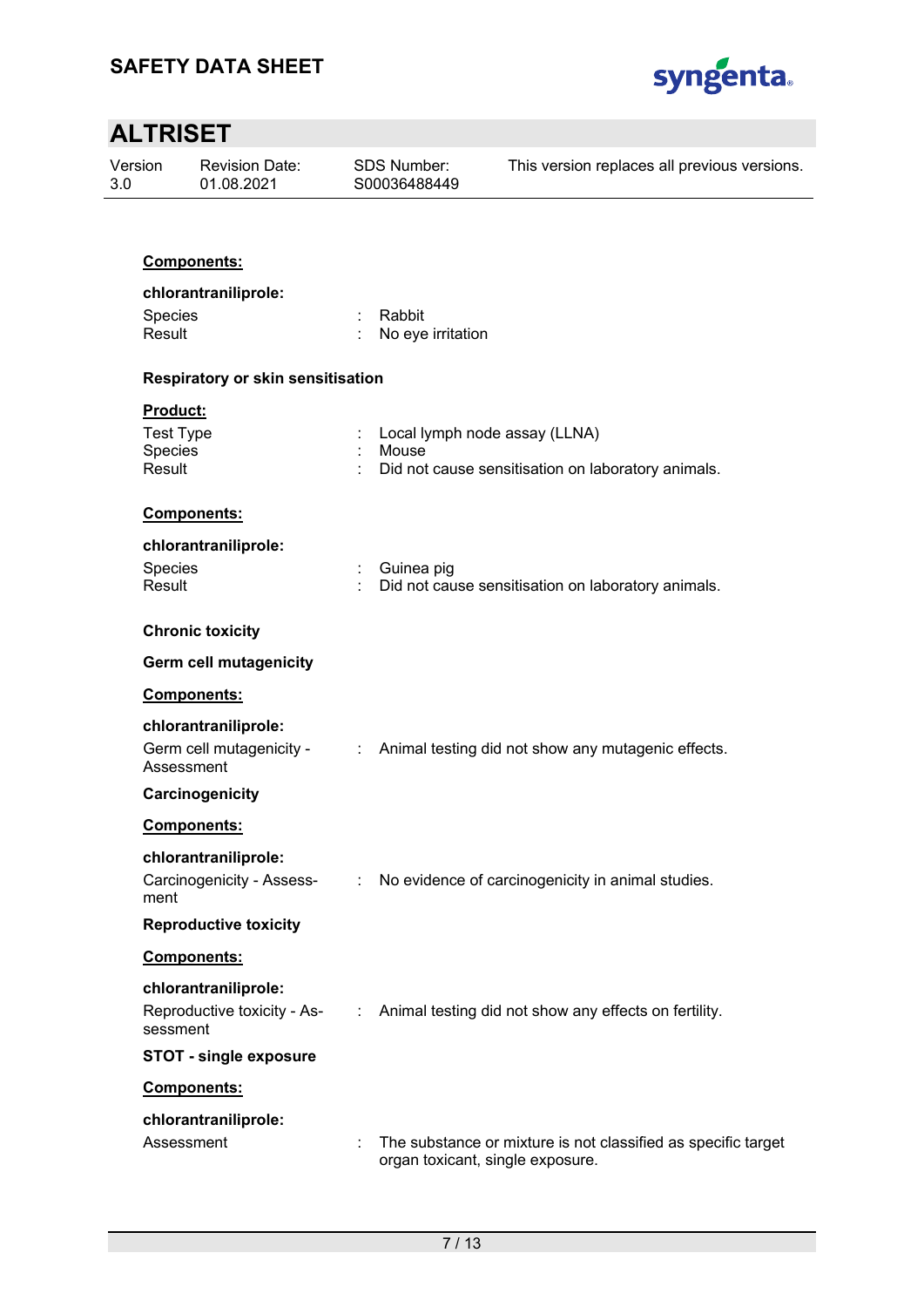

| Version<br>3.0 |            | <b>Revision Date:</b><br>01.08.2021                           | <b>SDS Number:</b><br>S00036488449 | This version replaces all previous versions.                  |
|----------------|------------|---------------------------------------------------------------|------------------------------------|---------------------------------------------------------------|
|                |            |                                                               |                                    |                                                               |
|                |            | <b>STOT - repeated exposure</b>                               |                                    |                                                               |
|                |            | Components:                                                   |                                    |                                                               |
|                | Assessment | chlorantraniliprole:                                          | organ toxicant, repeated exposure. | The substance or mixture is not classified as specific target |
|                |            | <b>Repeated dose toxicity</b>                                 |                                    |                                                               |
|                |            | <b>Components:</b>                                            |                                    |                                                               |
|                |            | chlorantraniliprole:                                          |                                    |                                                               |
|                | Remarks    |                                                               | organ toxicant, repeated exposure. | The substance or mixture is not classified as specific target |
|                |            | <b>Aspiration toxicity</b>                                    |                                    |                                                               |
|                |            | Components:                                                   |                                    |                                                               |
|                |            | chlorantraniliprole:<br>No aspiration toxicity classification |                                    |                                                               |

# **SECTION 12. ECOLOGICAL INFORMATION**

### **Ecotoxicity**

| <b>Product:</b>                                          |                                                                                                    |
|----------------------------------------------------------|----------------------------------------------------------------------------------------------------|
| Toxicity to fish                                         | : LC50 (Cyprinus carpio (Carp)): > 100 mg/l<br>Exposure time: 96 h                                 |
| Toxicity to daphnia and other :<br>aquatic invertebrates | EC50 (Daphnia magna (Water flea)): 0.052 mg/l<br>Exposure time: 48 h                               |
| Toxicity to algae/aquatic<br>plants                      | : ErC50 (Raphidocelis subcapitata (freshwater green alga)): ><br>$100$ mg/l<br>Exposure time: 96 h |
|                                                          | NOEC (Raphidocelis subcapitata (freshwater green alga)):<br>$31.3$ mg/l<br>Exposure time: 96 h     |
| Components:                                              |                                                                                                    |
| chlorantraniliprole:                                     |                                                                                                    |
| Toxicity to fish                                         | LC50 (Oncorhynchus mykiss (rainbow trout)): > 13.8 mg/l                                            |

Exposure time: 96 h LC50 (Lepomis macrochirus (Bluegill sunfish)): > 15.1 mg/l Exposure time: 96 h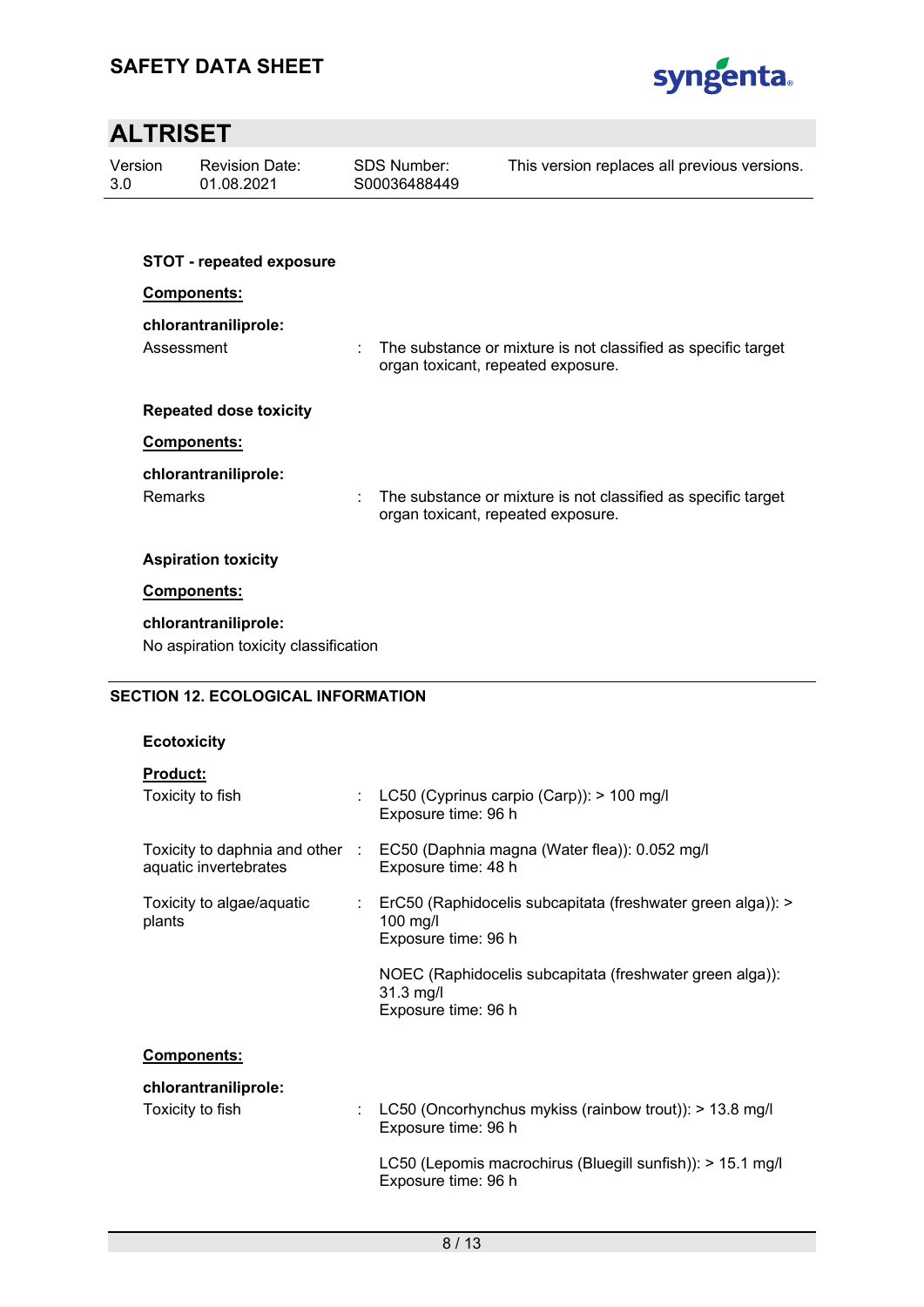

| 3.0 | Version      | <b>Revision Date:</b><br>01.08.2021                              | <b>SDS Number:</b><br>S00036488449 | This version replaces all previous versions.                                                                                                                                        |
|-----|--------------|------------------------------------------------------------------|------------------------------------|-------------------------------------------------------------------------------------------------------------------------------------------------------------------------------------|
|     |              |                                                                  |                                    |                                                                                                                                                                                     |
|     |              | Toxicity to daphnia and other<br>aquatic invertebrates           | Exposure time: 48 h                | EC50 (Daphnia magna (Water flea)): 0.0116 mg/l                                                                                                                                      |
|     | plants       | Toxicity to algae/aquatic                                        | mg/l<br>Exposure time: 96 h        | ErC50 (Raphidocelis subcapitata (freshwater green alga)): > 2                                                                                                                       |
|     |              |                                                                  | Exposure time: 14 d                | EC50 (Lemna gibba (gibbous duckweed)): > 2 mg/l                                                                                                                                     |
|     | icity)       | M-Factor (Acute aquatic tox-                                     | 10                                 |                                                                                                                                                                                     |
|     | icity)       | Toxicity to fish (Chronic tox-                                   | Exposure time: 90 d                | NOEC (Oncorhynchus mykiss (rainbow trout)): 0.11 mg/l                                                                                                                               |
|     |              | Toxicity to daphnia and other :<br>aquatic invertebrates (Chron- | Exposure time: 21 d                | NOEC (Daphnia magna (Water flea)): 0.00447 mg/l                                                                                                                                     |
|     | ic toxicity) |                                                                  | Exposure time: 28 d                | NOEC (Chironomus riparius (harlequin fly)): 0.0025 mg/l                                                                                                                             |
|     | toxicity)    | M-Factor (Chronic aquatic                                        | 10                                 |                                                                                                                                                                                     |
|     |              | <b>Persistence and degradability</b>                             |                                    |                                                                                                                                                                                     |
|     |              | Components:                                                      |                                    |                                                                                                                                                                                     |
|     |              | chlorantraniliprole:<br>Biodegradability                         | Result: Not readily biodegradable. |                                                                                                                                                                                     |
|     |              | <b>Bioaccumulative potential</b>                                 |                                    |                                                                                                                                                                                     |
|     |              | <b>Components:</b>                                               |                                    |                                                                                                                                                                                     |
|     |              | chlorantraniliprole:<br>Bioaccumulation                          | Remarks: Does not bioaccumulate.   |                                                                                                                                                                                     |
|     |              | <b>Mobility in soil</b>                                          |                                    |                                                                                                                                                                                     |
|     |              | Components:                                                      |                                    |                                                                                                                                                                                     |
|     |              | chlorantraniliprole:                                             |                                    |                                                                                                                                                                                     |
|     |              | Distribution among environ-<br>mental compartments               | Remarks: immobile                  |                                                                                                                                                                                     |
|     |              | <b>Other adverse effects</b>                                     |                                    |                                                                                                                                                                                     |
|     |              | Components:                                                      |                                    |                                                                                                                                                                                     |
|     |              | chlorantraniliprole:                                             |                                    |                                                                                                                                                                                     |
|     | assessment   | Results of PBT and vPvB                                          |                                    | This substance is not considered to be persistent, bioaccumu-<br>lating and toxic (PBT). This substance is not considered to be<br>very persistent and very bioaccumulating (vPvB). |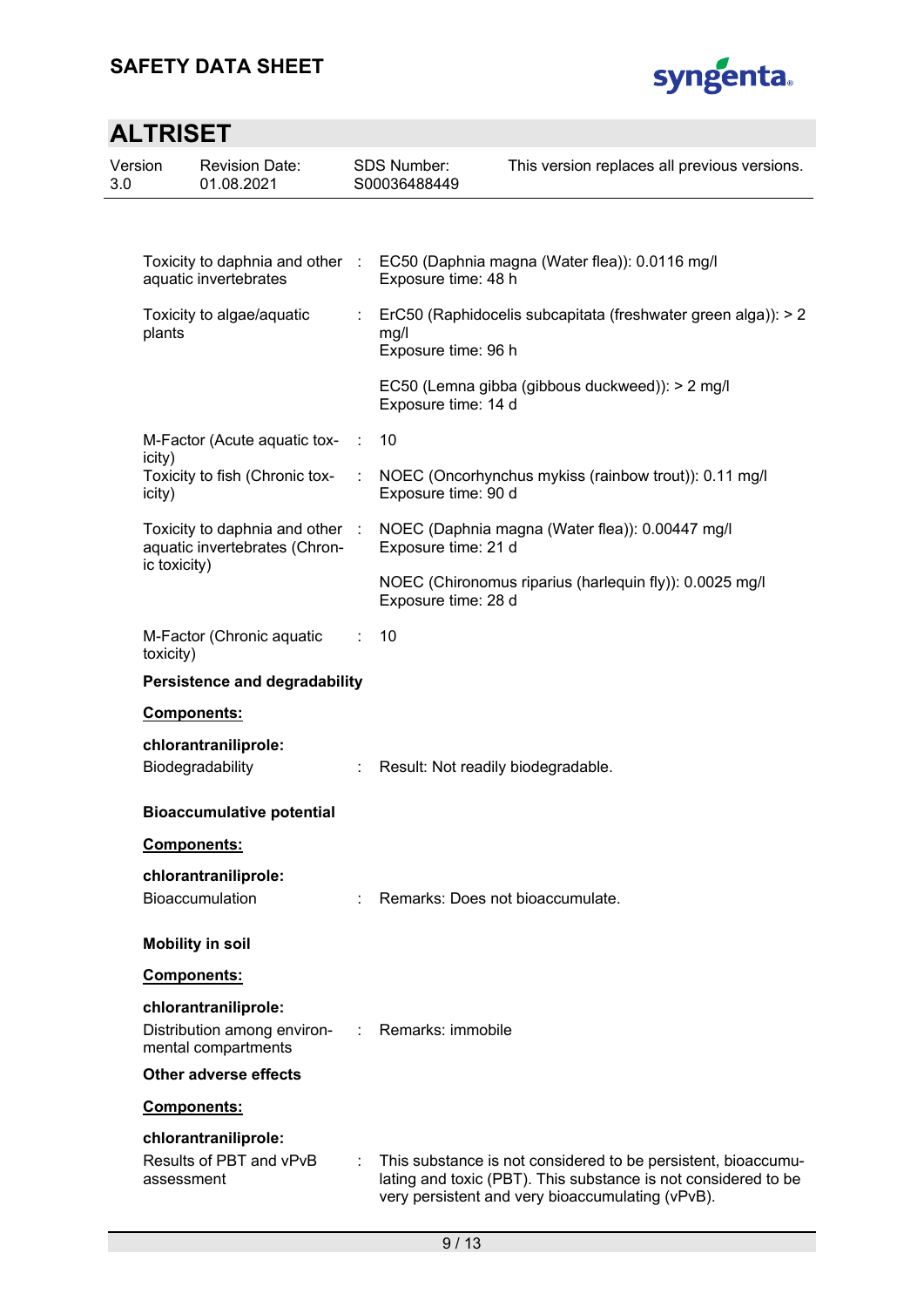

Version 3.0

Revision Date: 01.08.2021

This version replaces all previous versions.

# **SECTION 13. DISPOSAL CONSIDERATIONS**

| <b>Disposal methods</b> |                                                                                                                                                                                                                                                                                                                                                  |
|-------------------------|--------------------------------------------------------------------------------------------------------------------------------------------------------------------------------------------------------------------------------------------------------------------------------------------------------------------------------------------------|
| Waste from residues     | Do not contaminate ponds, waterways or ditches with chemi-<br>t.<br>cal or used container.<br>Do not dispose of waste into sewer.<br>Where possible recycling is preferred to disposal or incinera-                                                                                                                                              |
|                         | tion.                                                                                                                                                                                                                                                                                                                                            |
|                         | If recycling is not practicable, dispose of in compliance with<br>local regulations.                                                                                                                                                                                                                                                             |
| Contaminated packaging  | Non-returnable containers:                                                                                                                                                                                                                                                                                                                       |
|                         | Triple rinse containers.                                                                                                                                                                                                                                                                                                                         |
|                         | Add rinsings to spray tank                                                                                                                                                                                                                                                                                                                       |
|                         | If recycling, replace cap and return clean containers to recy-<br>cler or designated collection point. Containers marked with the<br>drumMUSTER container logo can be taken to a drumMUS-<br>TER collection site (02 6206 6868, www.drummuster.org.au).<br>Empty containers can be landfilled, when in accordance with<br>the local regulations. |
|                         | If no landfill is available, bury the containers below 500 mm in<br>a disposal pit specifically marked and set up for this purpose<br>clear of waterways, desirable vegetation and tree roots. Empty<br>containers and product should not be burnt.<br>Returnable containers:                                                                    |
|                         | Empty contents fully into application equipment. Close all<br>valves and return to point of supply for refill or storage.                                                                                                                                                                                                                        |

# **SECTION 14. TRANSPORT INFORMATION**

### **International Regulations**

| <b>UNRTDG</b>                                 |                                                                                   |
|-----------------------------------------------|-----------------------------------------------------------------------------------|
| UN number                                     | : $UN 3082$                                                                       |
| Proper shipping name                          | : ENVIRONMENTALLY HAZARDOUS SUBSTANCE, LIQUID,<br>N.O.S.<br>(CHLORANTRANILIPROLE) |
| Class                                         | 9                                                                                 |
| Packing group                                 | : III                                                                             |
| Labels                                        | 9                                                                                 |
| <b>IATA-DGR</b>                               |                                                                                   |
| UN/ID No.                                     | <b>UN 3082</b>                                                                    |
| Proper shipping name                          | Environmentally hazardous substance, liquid, n.o.s.<br>(CHLORANTRANILIPROLE)      |
| Class                                         | 9                                                                                 |
| Packing group                                 | -III                                                                              |
| Labels                                        | Miscellaneous                                                                     |
| Packing instruction (cargo<br>aircraft)       | 964                                                                               |
| Packing instruction (passen-<br>ger aircraft) | 964                                                                               |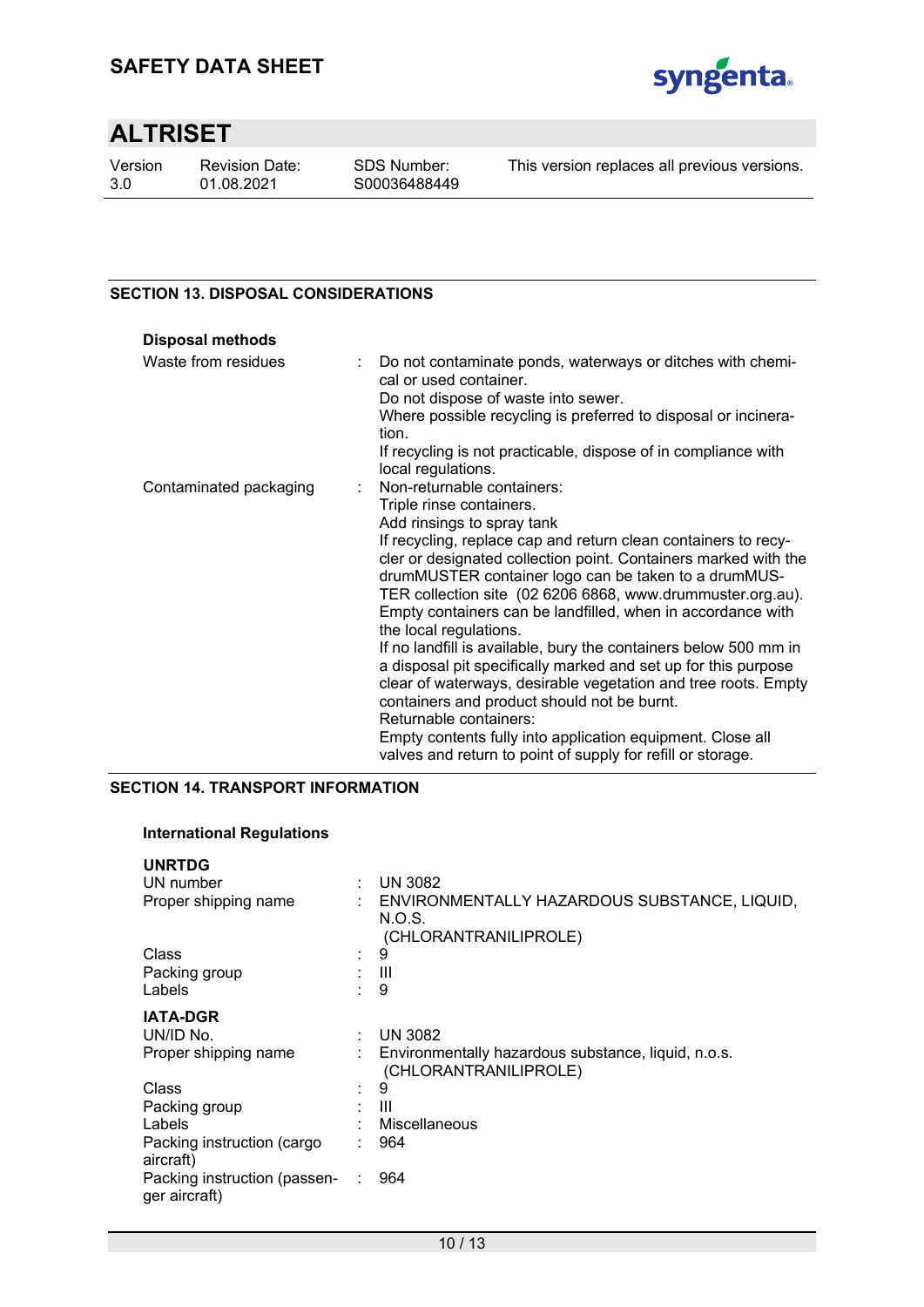

| Version<br>3.0                | <b>Revision Date:</b><br>01.08.2021                                                  | <b>SDS Number:</b><br>S00036488449                                                                                    | This version replaces all previous versions.                                                                                                                                                                                                                                                                                                                            |
|-------------------------------|--------------------------------------------------------------------------------------|-----------------------------------------------------------------------------------------------------------------------|-------------------------------------------------------------------------------------------------------------------------------------------------------------------------------------------------------------------------------------------------------------------------------------------------------------------------------------------------------------------------|
|                               |                                                                                      |                                                                                                                       |                                                                                                                                                                                                                                                                                                                                                                         |
|                               | Environmentally hazardous                                                            | ÷<br>yes                                                                                                              |                                                                                                                                                                                                                                                                                                                                                                         |
|                               | <b>IMDG-Code</b><br>UN number<br>Proper shipping name                                | <b>UN 3082</b><br>N.O.S.<br>(CHLORANTRANILIPROLE)                                                                     | : ENVIRONMENTALLY HAZARDOUS SUBSTANCE, LIQUID,                                                                                                                                                                                                                                                                                                                          |
| Class<br>Labels               | Packing group<br>EmS Code<br>Marine pollutant                                        | 9<br>$\mathbf{III}$<br>9<br>$F-A, S-F$<br>yes                                                                         |                                                                                                                                                                                                                                                                                                                                                                         |
|                               | Not applicable for product as supplied.                                              |                                                                                                                       | Transport in bulk according to Annex II of MARPOL 73/78 and the IBC Code                                                                                                                                                                                                                                                                                                |
|                               | <b>National Regulations</b>                                                          |                                                                                                                       |                                                                                                                                                                                                                                                                                                                                                                         |
| <b>ADG</b><br>Class<br>Labels | UN number<br>Proper shipping name<br>Packing group<br>Hazchem Code<br><b>Remarks</b> | <b>UN 3082</b><br>N.O.S.<br>(CHLORANTRANILIPROLE)<br>9<br>$\mathbf{III}$<br>9<br>$-3Z$<br>ADG Special Provision AU01. | ENVIRONMENTALLY HAZARDOUS SUBSTANCE, LIQUID,<br>Environmentally Hazardous Substances meeting the descrip-<br>tions of UN 3077 or UN 3082 are not subject to the Australian<br>Code for the Transport of Dangerous Goods (ADG). This ap-<br>plies when transported by road or rail in packagings that do<br>not incorporate a receptacle exceeding 500 kg(L) or IBCs per |
|                               | <b>Special precautions for user</b><br>iations in regional or country regulations.   |                                                                                                                       | The transport classification(s) provided herein are for informational purposes only, and solely<br>based upon the properties of the unpackaged material as it is described within this Safety Data<br>Sheet. Transportation classifications may vary by mode of transportation, package sizes, and var-                                                                 |
| ture                          | <b>SECTION 15. REGULATORY INFORMATION</b>                                            |                                                                                                                       | Safety, health and environmental regulations/legislation specific for the substance or mix-                                                                                                                                                                                                                                                                             |
| Poisons                       | Standard for the Uniform<br>Scheduling of Medicines and                              |                                                                                                                       | No poison schedule number allocated                                                                                                                                                                                                                                                                                                                                     |
|                               | <b>Prohibition/Licensing Requirements</b>                                            |                                                                                                                       | There is no applicable prohibition,                                                                                                                                                                                                                                                                                                                                     |

Product Registration Number **1988** CHA CHANGE: APVMA Approval No. 64594

authorisation and restricted use requirements, including for carcinogens referred to in Schedule 10 of the model WHS Act and Regula-

tions.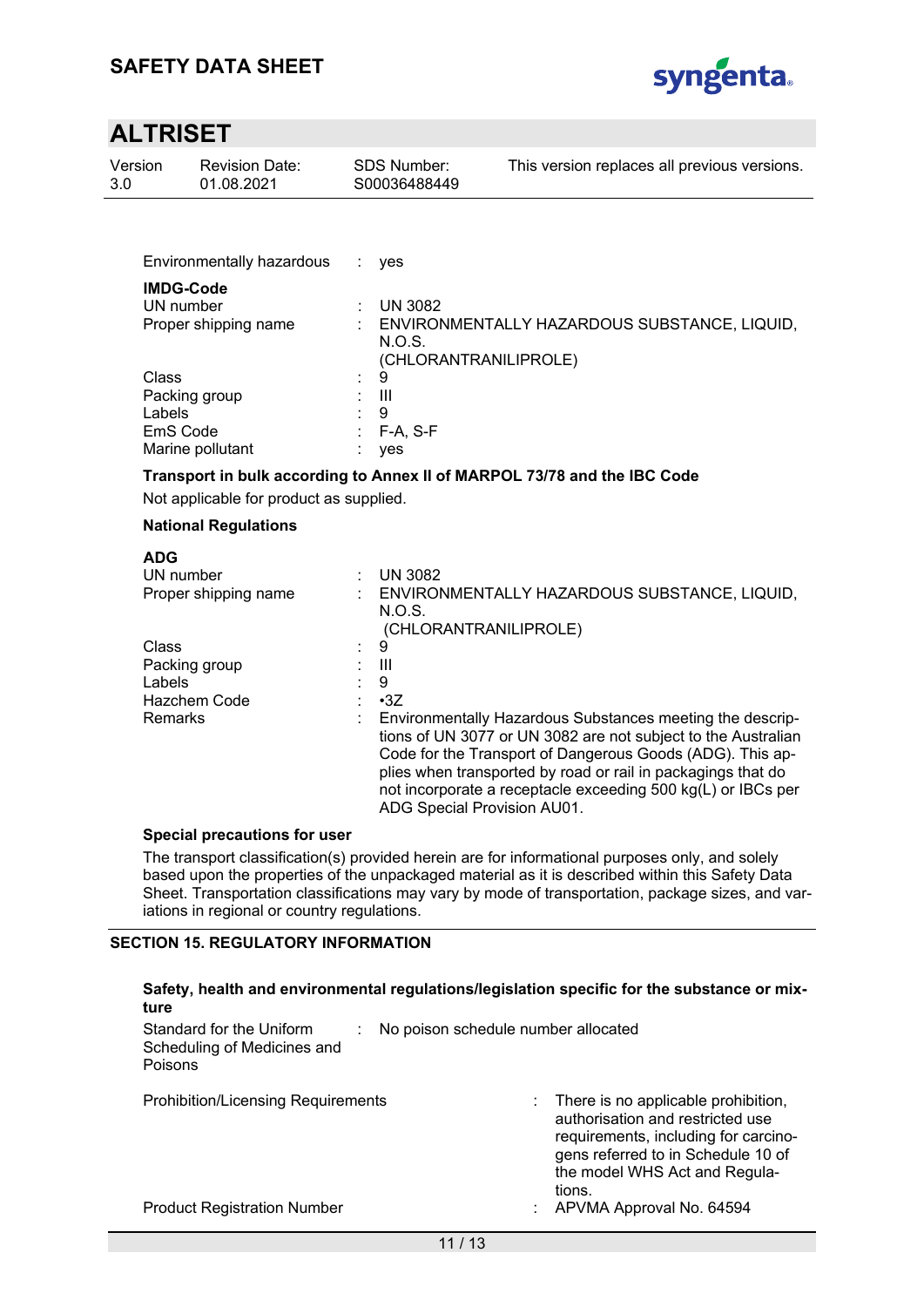

Version 3.0

Revision Date: 01.08.2021

SDS Number: S00036488449 This version replaces all previous versions.

### **SECTION 16. OTHER INFORMATION**

Revision Date : 01.08.2021 Items where changes have been made to the previous version are highlighted in the body of this document by two vertical lines.

Date format : dd.mm.yyyy

#### **Full text of other abbreviations**

AU OEL : Australia. Workplace Exposure Standards for Airborne Contaminants.

AU OEL / TWA : Exposure standard - time weighted average

AIIC - Australian Inventory of Industrial Chemicals; ANTT - National Agency for Transport by Land of Brazil; ASTM - American Society for the Testing of Materials; bw - Body weight; CMR - Carcinogen, Mutagen or Reproductive Toxicant; DIN - Standard of the German Institute for Standardisation; DSL - Domestic Substances List (Canada); ECx - Concentration associated with x% response; ELx - Loading rate associated with x% response; EmS - Emergency Schedule; ENCS - Existing and New Chemical Substances (Japan); ErCx - Concentration associated with x% growth rate response; ERG - Emergency Response Guide; GHS - Globally Harmonized System; GLP - Good Laboratory Practice; IARC - International Agency for Research on Cancer; IATA - International Air Transport Association; IBC - International Code for the Construction and Equipment of Ships carrying Dangerous Chemicals in Bulk; IC50 - Half maximal inhibitory concentration; ICAO - International Civil Aviation Organization; IECSC - Inventory of Existing Chemical Substances in China; IMDG - International Maritime Dangerous Goods; IMO - International Maritime Organization; ISHL - Industrial Safety and Health Law (Japan); ISO - International Organisation for Standardization; KECI - Korea Existing Chemicals Inventory; LC50 - Lethal Concentration to 50 % of a test population; LD50 - Lethal Dose to 50% of a test population (Median Lethal Dose); MARPOL - International Convention for the Prevention of Pollution from Ships; n.o.s. - Not Otherwise Specified; Nch - Chilean Norm; NO(A)EC - No Observed (Adverse) Effect Concentration; NO(A)EL - No Observed (Adverse) Effect Level; NOELR - No Observable Effect Loading Rate; NOM - Official Mexican Norm; NTP - National Toxicology Program; NZIoC - New Zealand Inventory of Chemicals; OECD - Organization for Economic Co-operation and Development; OPPTS - Office of Chemical Safety and Pollution Prevention; PBT - Persistent, Bioaccumulative and Toxic substance; PICCS - Philippines Inventory of Chemicals and Chemical Substances; (Q)SAR - (Quantitative) Structure Activity Relationship; REACH - Regulation (EC) No 1907/2006 of the European Parliament and of the Council concerning the Registration, Evaluation, Authorisation and Restriction of Chemicals; SADT - Self-Accelerating Decomposition Temperature; SDS - Safety Data Sheet; TCSI - Taiwan Chemical Substance Inventory; TDG - Transportation of Dangerous Goods; TECI - Thailand Existing Chemicals Inventory; TSCA - Toxic Substances Control Act (United States); UN - United Nations; UNRTDG - United Nations Recommendations on the Transport of Dangerous Goods; vPvB - Very Persistent and Very Bioaccumulative; WHMIS - Workplace Hazardous Materials Information System

The information provided in this Safety Data Sheet is correct to the best of our knowledge, information and belief at the date of its publication. The information given is designed only as a guidance for safe handling, use, processing, storage, transportation, disposal and release and is not to be considered a warranty or quality specification. The information relates only to the specific material designated and may not be valid for such material used in combination with any other materials or in any process, unless specified in the text.